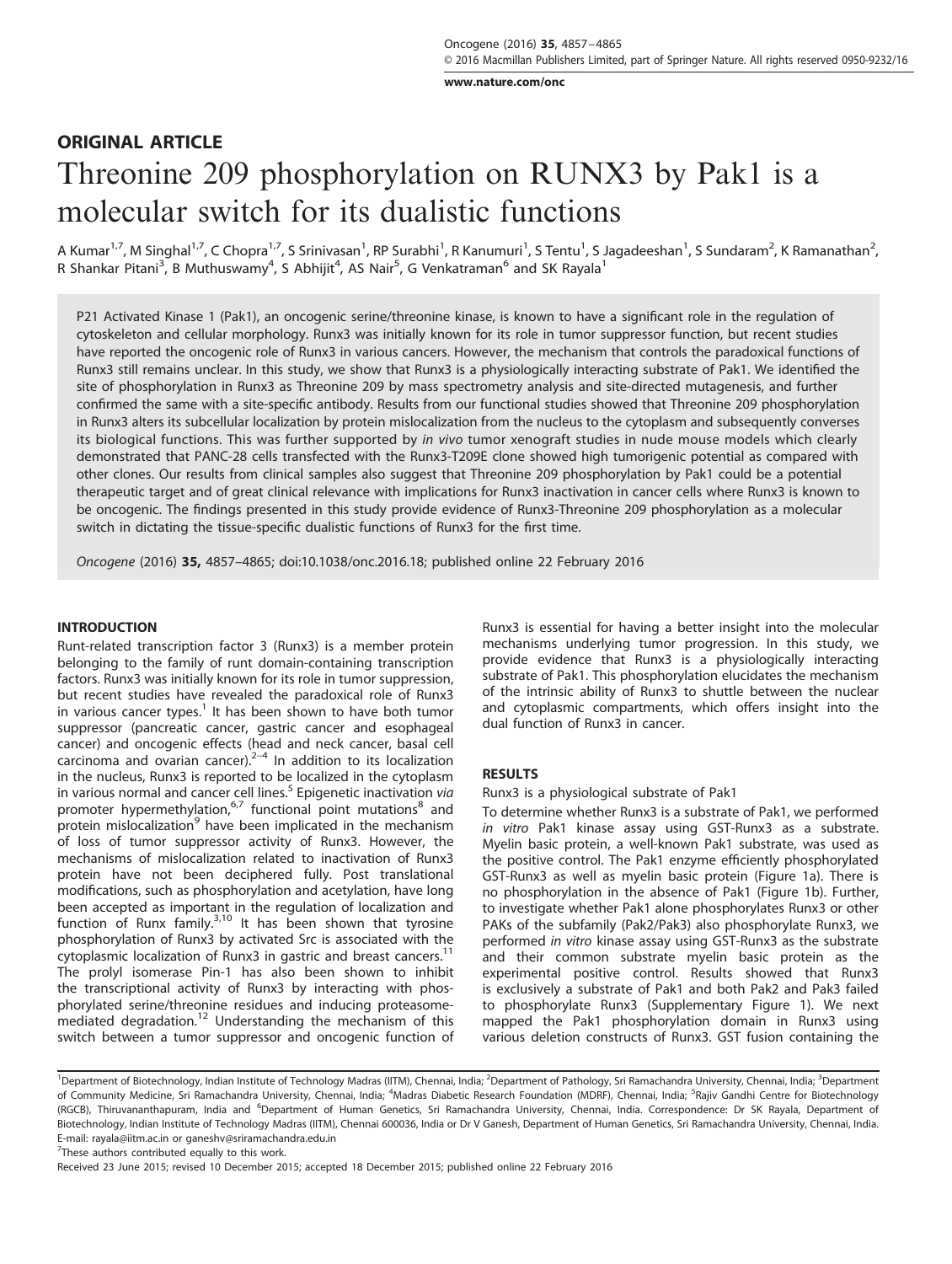Runx3-Threonine 209 phosphorylation by Pak1 A Kumar et al



Figure 1. PAK1 phosphorylates Runx3 in vitro at Threonine 209 site. In vitro kinase assay with (a) GST, GST-Runx3 and myelin basic protein (positive control) as substrate and PAK1 as enzyme, (b) GST-Runx3 in presence or absence of PAK1 enzyme and (c) GST, GST-Runx3 (AA 1–415), GST-Runx3 (AA 1–57), GST-Runx3 (AA 56–187) and GST-Runx3 (AA 182–415) as substrate and PAK1 as enzyme. Pak1 was probed separately by western blotting. (d) Bioinformatic prediction of plausible PAK1 phosphorylation site in GST-Runx3 (AA 182–415) domain. (e) In vitro kinase assay with GST, GST-Runx3 (wt) and GST-Runx3 site-specific mutants—T209A, S218A and T358A—as substrate and PAK1 as enzyme. In all kinase assay images, GST protein represents ponceau-stained blot illustrating equal loading of proteins and phospho image represents autoradiogram image illustrating phosphorylated protein bands. Pak1 was probed separately by western blotting.

C-terminal of Runx3 alone was efficiently phosphorylated by Pak1 (Figure 1c, lane 6), suggesting the presence of a putative phosphorylation site in the C-terminal region. Analysis of the C-terminal amino acid sequence with group-based prediction tool (GPS) software revealed three plausible phosphorylation sites with high score for Pak1 phosphorylation (Figure 1d and the study by Kumar et  $al^{13}$  for Pak1 phosphorylation consensus motif). To identify the exact site, we generated site-directed mutants replacing the predicted Serine/Threonines (T209, S218 and T358) to Alanine in GST-Runx3 independently and performed the Pak1 kinase assay. Mutation of Threonine 209 on Runx3 to Alanine completely abolished the phosphorylation, indicating that T209 is the only site of Pak1 phosphorylation on Runx3 (Figure 1e). It was interesting to know that the T209 site is evolutionarily conserved across mammalian species (Supplementary Figure 2).

Further, to confirm the above findings in a cellular context, Cos-1 cells were transiently transfected with pcDNA vector, T7-tagged Runx3 and T7-tagged Runx3-T209A mutant, metabolically labeled with [32P]orthophosphoric acid and T7-tagged proteins were immunoprecipitated with anti-T7 antibody agarose beads. As shown in Figure 2a, T7-tagged Runx3 showed significant amount of phosphorylation, whereas it was substantially blocked in the case of T7-tagged Runx3-T209A mutant. Next, we examined the change in RUNX3 phosphorylation with varying PAK1 activity using a physiological signal like EGF, and Sphingosine. Cos-1 cells transfected with T7-tagged Runx3 were metabolically labeled with [<sup>32</sup>P]orthophosphoric acid and stimulated with EGF/Sphingosine, and T7-tagged Runx3 was immunoprecipitated with anti-T7 antibody agarose beads. The autoradiogram showed a substantial increase in the level of Runx3 phosphorylation in EGF- and Sphingosine-treated cells (Figure 2b). There was no effect of EGF on the phosphorylation of T7-tagged Runx3-T209A mutant (Supplementary Figure 3). Further, to examine the specific role of Pak1 in phosphorylation of Runx3, we used a siRNA specific to Pak1 to selectively deplete its expression. Introduction of Pak1 siRNA in Cos-1 cells transfected with T7-tagged Runx3 resulted in 50% reduction in the level of Pak1 protein and was accompanied by a 60% reduction in the Runx3 phosphorylation compared with its activity in control cells (Figure 2c, lane 3). To independently validate these findings, we repeated the experiment with Pak1 inhibitor IPA-3, a well-established inhibitor of Pak1 and its inactive analog PIR-3.5. As shown in Figure 2d, Runx3 phosphorylation was substantially blocked by Pak1 kinase inhibitor IPA-3, and there was no effect of PIR-3.5. Having established that Runx3 is phosphorylated in cellular context at Threonine 209, we next confirmed the Threonine 209 modification by mass spectrometry (Supplementary Figures 4 and 5).

Further, to directly demonstrate the Threonine 209 phosphorylation on Runx3 by Pak1, we performed in vitro Pak1 kinase assay using GST-Runx3 as a substrate and immunoblotted the membrane with pan anti-phosphothreonine antibody. Results showed that Runx3 is phosphorylated at threonine residue by Pak1 (Supplementary Figure 6). Furthermore, to directly demonstrate the existence of Threonine 209 phosphorylation on Runx3 under physiological conditions in a cellular context, we generated and characterized a site-specific antibody for Threonine 209 on Runx3 (Runx3-T209 phos). This Runx3-T209 phospho antibody recognizes only Runx3 phosphorylated on Threonine 209 in vitro and in cellular context. As evident from the blocking peptide assays, the antibody is very specific for phospho-Runx3 in immunohistochemistry (Figures 3a–e and Supplementary Figures 7–10). Collectively, these observations confirmed that Runx3 is a physiologic substrate of Pak1 and that T209 on Runx3 is the Pak1 phosphorylation site.

# Runx3 interacts with Pak1 in vitro and in cellular context

Further, to test whether Runx3 interacts with Pak1, we evaluated the ability of in vitro translated Pak1 protein to bind with the Runx3-GST fusion protein. The Runx3-GST fusion protein, but not GST, efficiently interacted with <sup>35</sup>S-labeled full-length Pak1 protein (Figure 3f, left panel). Conversely, in vitro translated <sup>35</sup>S-labeled Runx3 protein specifically interacted with the GST-Pak1 (Figure 3f, right panel). In addition, we also performed surface plasmon resonance to show the interaction between Pak1 and Runx3 (Figure 3g). The cellular interaction of the endogenous Runx3 with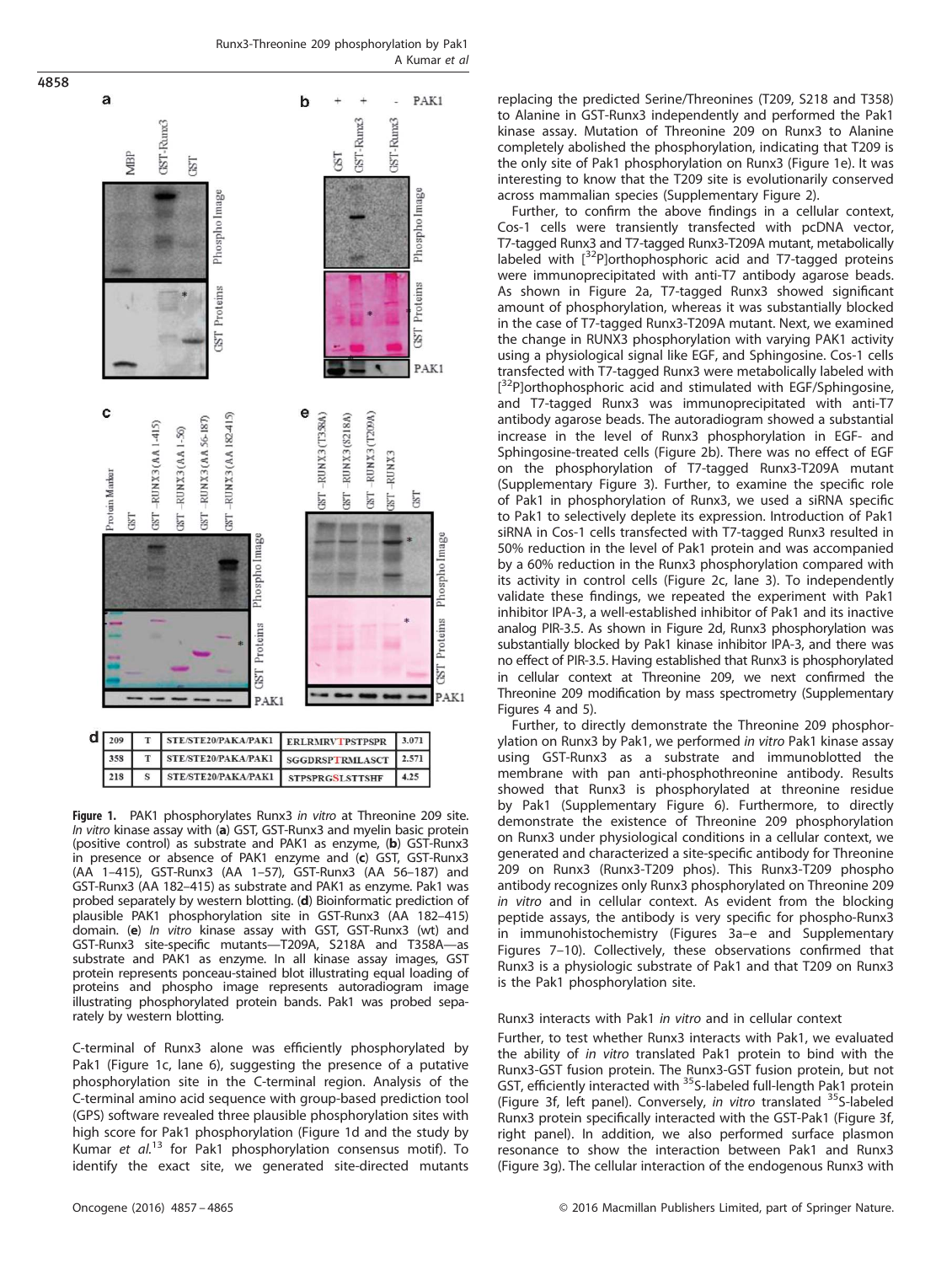Runx3-Threonine 209 phosphorylation by Pak1 A Kumar et al



**Figure 2.** PAK1 phosphorylates RUNX3 in cellular context at Threonine 209. (**a**) Cos-1 cells were transfected with pcDNA, T7-RUNX3 (wt) or<br>T7-RUNX3 (T209A) plasmids. After 24 h, transfected cells were metabolically labele T7 immunoprecipitation from cell lysates and gel electrophoresis. Phosphorylated protein bands were analyzed with autoradiogram images and subsequent immunoblotting with anti-T7 antibody. (**b**) Cos-1 cells were transfected with pcDNA or T7-RUNX3 (wt) plasmids. After 24 h,<br>transfected cells were serum-starved and metabolically labeled with p<sup>32</sup>-orthophosp (100 ng/ml), Sphingosine (100 μM) or 10% fetal bovine serum for 30 min, followed by T7 immunoprecipitation from cell lysates and gel electrophoresis. Phosphorylated protein bands were analyzed with autoradiogram images and subsequent immunoblotting with anti-T7 antibody. (c) Cos-1 cells were co-transfected with pcDNA or T7-RUNX3 (wt) plasmids and control or PAK1 siRNA. After 24 h, transfected cells were metabolically labeled with p<sup>32</sup>-orthophosphoric acid overnight, followed by T7 immunoprecipitation from cell lysates and gel electrophoresis. Phosphorylated protein bands were analyzed with autoradiogram images and subsequent immunoblotting with anti-T7 antibody. PAK1 knockdown efficacy was determined by immunoblotting with anti-PAK1 antibody with actin as a house-keeping gene. (d) Cos-1 cells were transfected with pcDNA or T7-RUNX3 (wt) plasmids. After 24 h, transfected cells were serum-starved and metabolically labeled with  $p^{32}$ -orthophosphoric acid overnight. Cells were then treated with 20  $\mu$ m IPA-3 (PAK1 inhibitor) or 20  $\mu$ m PIR-3.5 (structural analog of IPA-3) for 30 min, followed by T7 immunoprecipitation from cell lysates and gel electrophoresis. Phosphorylated protein bands were analyzed with autoradiogram images and subsequent immunoblotting with anti-T7 antibody.

endogenous Pak1 was confirmed by immunoprecipitation of Pak1 and Runx3 using lysates from SCC-131 head and neck cancer cells and results showed that Pak1 interacted with Runx3 and vice versa (Figure 3h). In brief, these findings strongly suggested that Pak1 interacts with Runx3 in a physiologically relevant setting.

# Modulating Pak1 levels alters the localization of Runx3

To further study the functional significance of Runx3-T209 phosphorylation, we generated stable Pak1 knockdown clones in head and neck squamous cell carcinoma cell line SCC-131, as this particular cell line has high levels of both Pak1 and Runx3 and will be an appropriate system to study functional changes due to changing phosphorylation levels of Runx3 upon Pak1 gene silencing (Supplementary Figures 11A–C). As Runx3 is reported to have an oncogenic role in head and neck cancers and the hypothesis that ectopic localization of Runx3 from the nucleus to cytoplasm has been speculated to be associated with tumorigenesis prompted us to investigate the effect of Pak1 phosphorylation on subcellular localization of Runx3 in these Pak1 knockdown clones. Results showed that Runx3 is predominantly cytoplasmic in NT clones, whereas in Pak1 KD clones, it is relocated to the nuclear compartment (Figure 4a). The same is the case when treated with Pak1 siRNA or Pak1 inhibitor IPA-3 (Supplementary Figures 12 and 13). In support of this notion, nuclear and cytoplasmic protein fractions made from these clones also showed similar results (Figure 4b). To further confirm this, Cos-1 cells were transfected with pcDNA/Flag-Runx3/Flag-Runx3-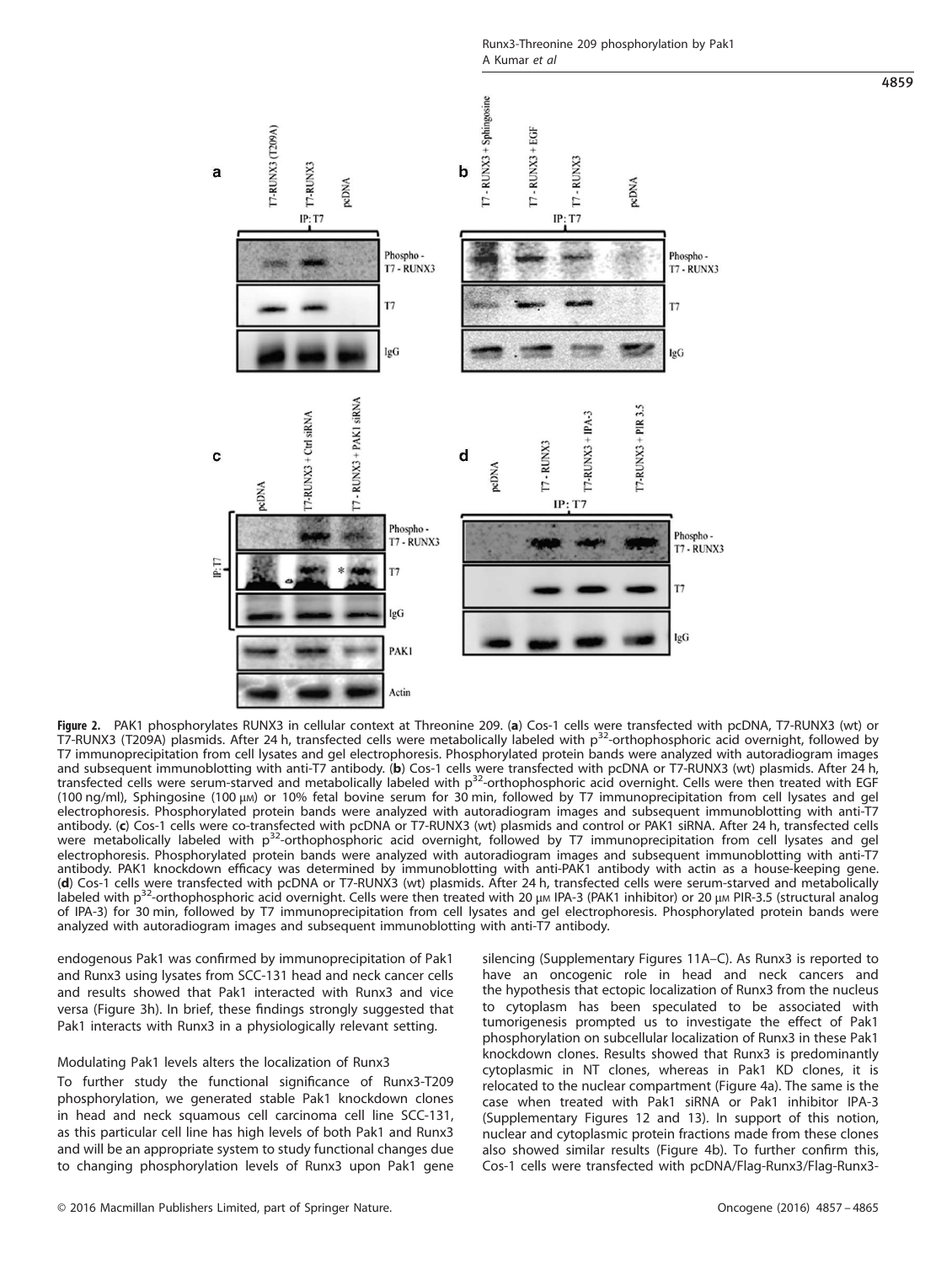Runx3-Threonine 209 phosphorylation by Pak1 A Kumar et al



Figure 3. PAK1 physically interacts with RUNX3. (a) Characterization of anti-phospho-RUNX3 (T209) antibody using in vitro PAK1 kinase assay; comparing GST-Runx3 phosphorylation in the presence or absence of PAK1. Lower panel illustrates hot kinase assay (with  $P^{32}$ - labeled ATP) and upper panel includes parallel cold reaction immunoblotted with anti-phospho-Runx3 (T209) antibody. (b) In vitro kinase assay with GST, GST-Runx3 and GST-Runx3 (T209A) as substrate in the presence or absence PAK1 enzyme was performed. Proteins were immunoblotted with anti-phospho-Runx3 (T209) antibody. (c) Cos-1 cells were transfected with pcDNA-Flag, Flag-RUNX3 or Flag-Runx3 (T209A). Total cell lysates were resolved on SDS–PAGE and immunoblotting is performed for anti-phospho-Runx3 (T209), anti-flag and anti-vinculin (house-keeping gene) antibodies. (d) Total cell lysates from SCC-131 stable PAK1 knockdown clone and non-target clone along with transient T7-Runx3 transfected Cos-1 cells (as positive control), were resolved by electrophoresis and immunoblotted for anti-phospho-Runx3 (T209), anti-Runx3, anti-PAK1 and anti-vinculin (house-keeping gene) antibodies. (e) Pak1 overexpression induces Runx3 phosphorylation at Threonine 209. Cos-1 cells were transfected with indicated concentration of Pak1 and Flag Runx3 and immunoblotted for anti-phospho-Runx3 (T209). (f) GST pull-down assay was performed with GST-Runx3 as a bait and T7-PAK1 as a prey (Left panel) and GST-PAK1 as a bait and T7-Runx3 as a prey (right panel). (g) Representative sensorgram showing the binding of GST-Runx3 with the surface-immobilized PAK1. The red and blue curves represent the binding curves for 1000 nm and 100 nm concentrations of GST-Runx3, respectively. The surface immobilization of PAK1 was upto 3000 RUs. The KD value of 4.38 × 10<sup>-8</sup> M was determined for Pak1-Runx3 interaction from the above two concentrations using Langmuir kinetic model. (h) Co-immunoprecipitation analysis was performed from SCC-131 total cell lysate by immunoprecipitating PAK1 and immunoblotting RUNX3 (left panel) and immunoprecipitating RUNX3 and immunoblotting PAK1 (right panel). In all kinase assay images, GST protein represents ponceau-stained blot illustrating equal loading of proteins and phospho image represents autoradiogram image illustrating phosphorylated protein bands.

T209A and Flag-Runx3-T209E constructs and localization of Runx3 was analyzed. Results showed that Flag-Runx3-T209E is localized to the cytoplasm, whereas the Flag-Runx3-T209A mutant is localized to the nucleus (Figure 5). Similar results were obtained when Cos-1 cells were transfected with pcDNA, Wt-Pak1 and Pak1- K299R (kinase dead Pak1) constructs (Supplementary Figure 14).

Runx3 loses its tumor suppressor activity upon phosphorylation by Pak1

The observed change in the localization of Runx3 by phosphorylation suggested that this mislocalization might have an influence on the tumor suppressor activity of Runx3. To investigate the possibility, we measured the reporter activity of p21 promoter luciferase, which is known to be stimulated by Runx3. As shown in Figure 6a, Wt-Runx3 showed activation of p21 promoter as reported earlier,<sup>14</sup> while Runx3-T209A mutant showed much higher activation of p21 promoter as compared with Wt-Runx3. This could be due to the significant nuclear localization of Runx3-T209A mutant, which was evident from the confocal imaging. The same was confirmed by analyzing p21 protein levels by western blotting (Figure 6b). These results were further confirmed by co-transfecting Pak1-T423E (kinase active) and Pak1-K299R (kinase dead) constructs along with Wt-Runx3 and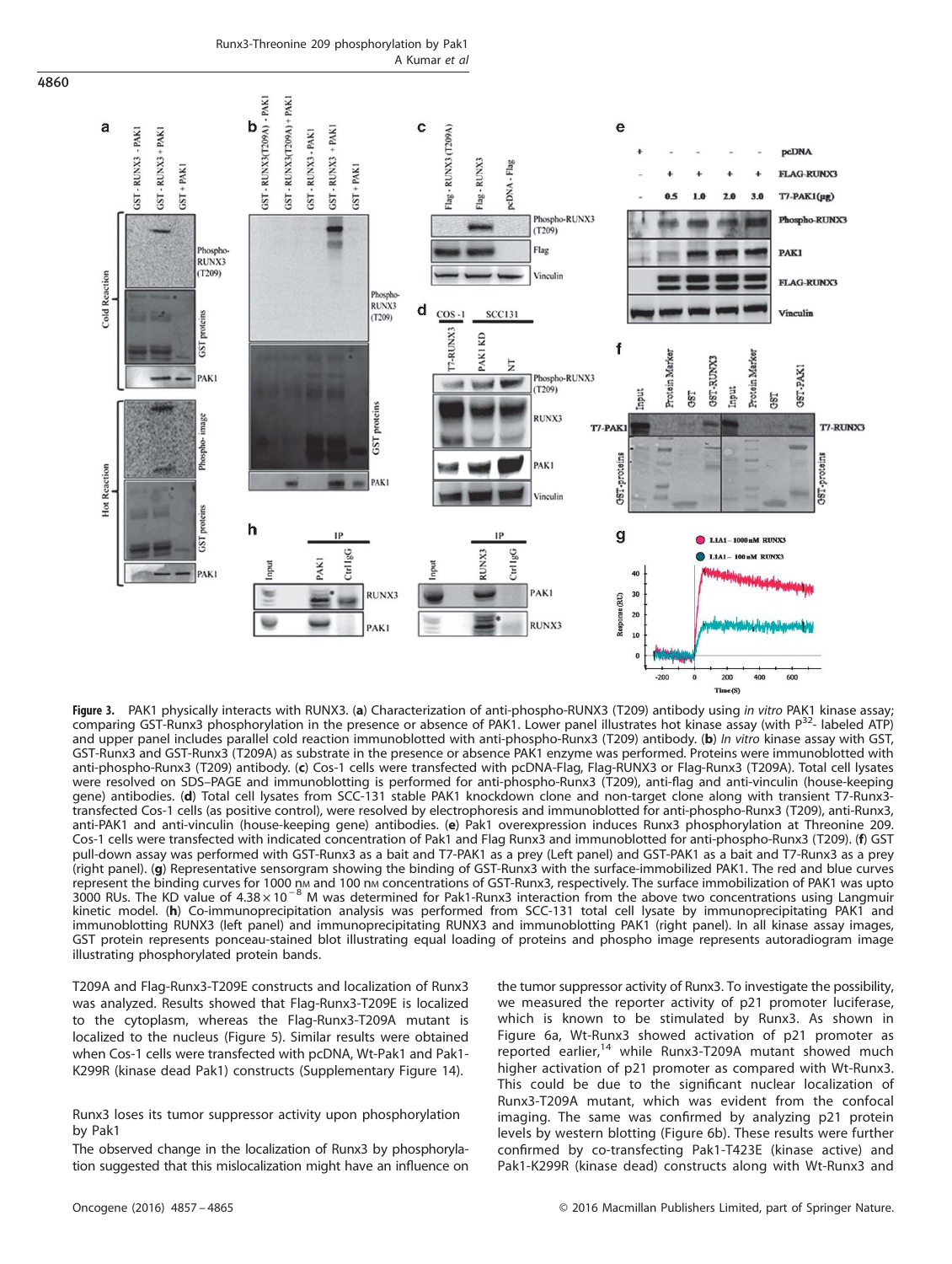Runx3-Threonine 209 phosphorylation by Pak1 A Kumar et al



Figure 4. PAK1 phosphorylation sequesters RUNX3 in cytoplasmic compartment. (a) Immunofluorescence staining was performed on SCC-131 stable PAK1 knockdown and non-target control cells against RUNX3 (Alexa 488), PAK1 (Alexa 546) and DAPI (nuclear staining). (b) Subcellular fractions were isolated from SCC-131 stable PAK1 knockdown and non-target control cells, and separated using gel electrophoresis. Following the same, immunoblotting was performed with anti-RUNX3, anti-PAK1, anti-Paxillin (cytoplasmic marker) and anti-PARP (nuclear marker).



Figure 5. Differential localization of RUNX3 constructs. Cos-1 cells were transiently transfected with mammalian expression plasmid pcDNA-6A, tagged with FLAG. Cells were seeded on coverslips 24 h post transfection and cultured for another 24 h. Cells were probed using anti-FLAG antibody and anti-Pak1 antibody. Green coupled (Alexa 488) anti-mouse and red coupled (Alexa 546) anti-rabbit antibodies were used to visualize FLAG-tagged RUNX3 and PAK1, respectively. Wild-type cells showed predominant localization of RUNX3 in the cytoplasm, whereas T209A showed nuclear localization. T209E phospho-mimic cells showed cytoplasmic localization of RUNX3 similar to the wild type. All cells showed the presence of endogenous Pak1, indicating that the localization of Wt-RUNX3 is altered because of phosphorylation by Pak1.

results showed that co-expression of Pak1-T423E suppressed the Wt-Runx3-induced p21 promoter activity, whereas co-expression of Pak1-K299R had no effect on the p21 promoter activity induced by Wt-Runx3 (Figure 6c).

Oncogenic activity of T209-phosphorylated Runx3

To determine whether our findings were physiologically relevant in a system where Runx3 is reported to be a tumor suppressor, we established human pancreatic cancer cell lines stably

4861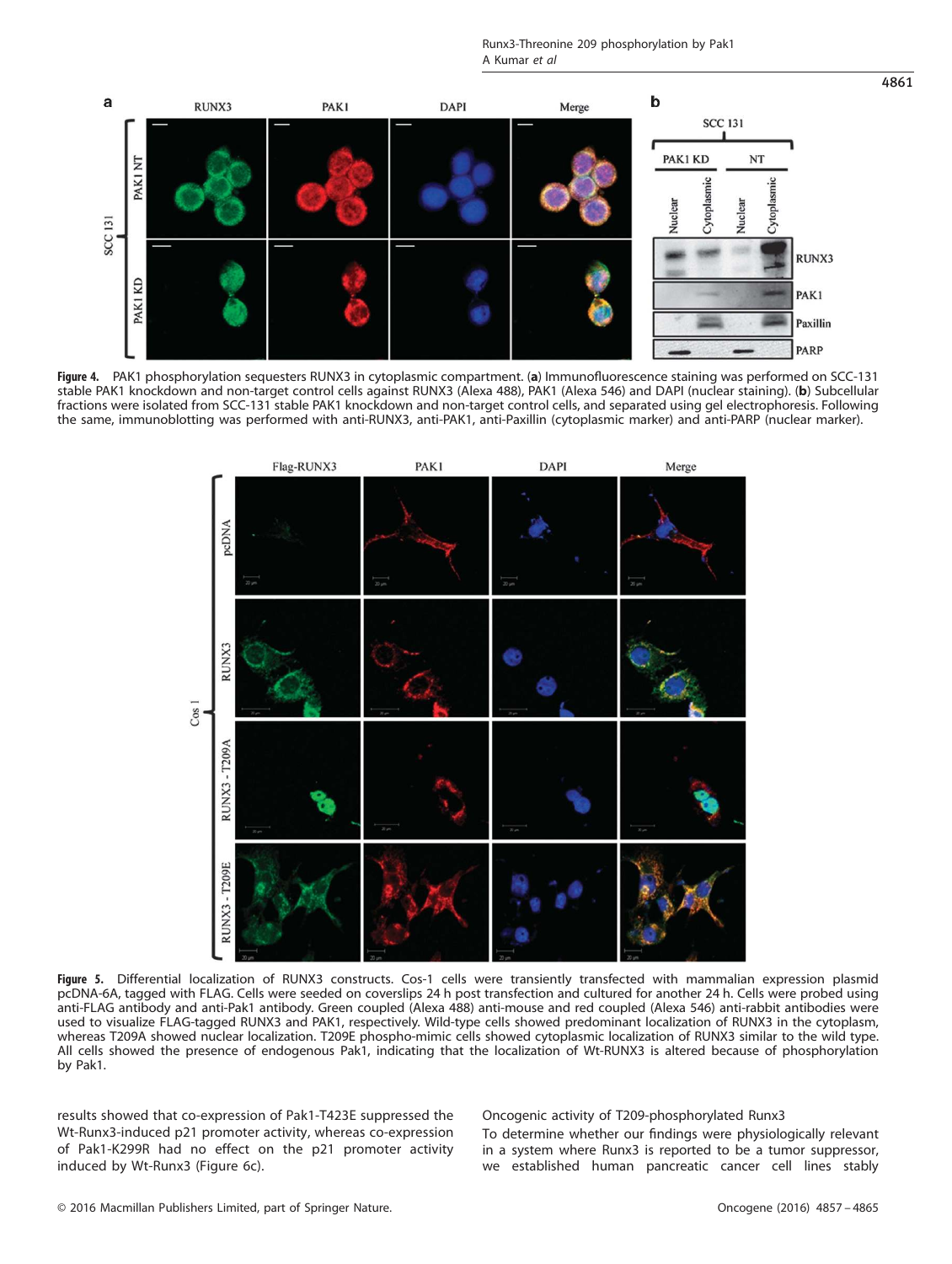Runx3-Threonine 209 phosphorylation by Pak1 A Kumar et al



Figure 6. PAK1 phosphorylation switches off the tumor suppressor activity of RUNX3. (a) Cos-1 cells were co-transfected with p21<sup>CIP1/WAF1</sup> promoter luciferase reporter construct and pcDNA or flag-RUNX3 (wt) or flag-RUNX3 (T209A) plasmid. After 24 h, cells were lysed; luciferase activity was measured ( $n = 3$ ) and normalized with respective β-galactosidase activity. Each value represents mean  $\pm$  s.e.m. \*\*P < 0.001 and  $*P < 0.05$ , as compared with respective value. (b) Simultaneously, total cell lysates from (a) were separated using electrophoresis and were analyzed with immunoblotting using anti-p21, anti-flag, anti-Cyclin D1 and anti-vinculin (house-keeping) antibodies. Cyclin D1 and corresponding vinculin were run separately on another gel. (c) Cos-1 cells were co-transfected with p21<sup>CIP/WAF-1</sup> promoter luciferase reporter construct and pCMV or flag-RUNX3 alone or flag-RUNX3 along with PAK1 (T423E) or flag-RUNX3 along with PAK1 (K299R). After 24 h, cells were lysed; luciferase activity was measured ( $n=3$ ) and normalized with respective β-galactosidase activity. Each value represents mean $\pm$ s.e.m.  $*p < 0.0029$ ,  $*p < 0.05$  and ns: non significant, as compared with respective value.

expressing pcDNA vector, Wt-Runx3, Runx3-T209E and Runx3- T209A in PANC28 cells and also verified their localization by confocal microscopy (Figure 7a and Supplementary Figure 15). As expected, stable clones overexpressing Wt-Runx3 and Runx3- T209A showed a decrease in the number of colonies formed in anchorage-independent soft agar and clonogenic cell survival assays as compared with vector control cells, whereas Runx3- T209E mutant showed an increase in the number of colonies in both these assays (Figures 7b and c), as compared with all other clones indicating that T209 phosphorylation on Runx3 contributes to the tumorigenic potential. In addition, stable clones overexpressing phosphorylation-active mutant Runx3-T209E showed high proliferation and enhanced wound-healing capability as compared with other clones, supporting the oncogenic activity of the phosphorylated Runx3 (Supplementary Figures 16A and B). This was further supported by in vivo tumor xenograft studies in nude mouse model which clearly demonstrated that PANC-28 stably transfected with Runx3-T209E clone showed high tumorigenic potential as compared with other clones. The mean tumor volume on day 10 itself for the Runx3-T209E clone was 74.8  $\pm$  17.14 mm<sup>3</sup> as compared with Runx3-T209A, which was only  $37.92 \pm 11$  mm<sup>3</sup> indicating the converse functional role of sitespecific mutants (Table 1). After 4 weeks, the mean tumor volume of RUNX3-T209E clone was  $128.12 \pm 25.77$  as compared with 85.08 ± 20.01 for pcDNA control indicating the role of phospho Runx3 as an oncogene (Figures 7d and e).

Further, to assess the relevance of our findings in cancer tissues and to characterize the efficiency of Runx3-T209 phospho antibody to detect phosphorylated Runx3 in paraffin-embedded tissues by immunohistochemistry (IHC), various human tissue array slides which had tumor cores along with adjacent normal epithelium (matched) were used. We determined the expression of phospho-Runx3 on human tumor samples from four different anatomic sites, namely pancreatic ductal adenocarcinoma, head and neck squamous cell carcinomas, breast and ovarian carcinoma. The results of the immunohistochemistry staining clearly showed that the tumor samples had high expression of phospho-Runx3 as compared with the adjacent normal tissues. In breast, pancreatic and ovarian arrays, the phospho-Runx3 expression in the tumor tissues was predominantly localized in the cytoplasm, while some tissue sections showed faint focal nuclear positivity. There is a limitation that head and neck squamous cell carcinoma pathology results support our biochemistry localization findings only in a subset of cases. In the pancreatic ductal adenocarcinoma array, the mean Q score for the tumor samples was 10.16, as compared with the normal, which was only 6; similarly, head and neck squamous cell carcinoma samples had a mean Q score of 7.9, as compared with 6.09 for the adjacent normal mucosa. In the breast carcinoma array, the mean Q score for the tumor cores were 6.71 as compared with 3.6 in the adjacent normal breast epithelium. In the ovarian carcinoma tissue array, the mean Q score was 6 as compared with 2.5 in the normal ovarian epithelium from matched tissues. We applied paired 't' test, which showed good statistical significance. The data are represented in Table 2 and representative immunohistochemistry images are shown in Supplementary Figure 17. Furthermore, to evaluate the significance of our above findings, we examined the expression levels of phospho-Runx3 on human tumor samples from two different anatomic sites by western blotting. Results showed that phospho-Runx3 levels are significantly upregulated in tumor samples as compared with adjacent normal (Supplementary Figure 18).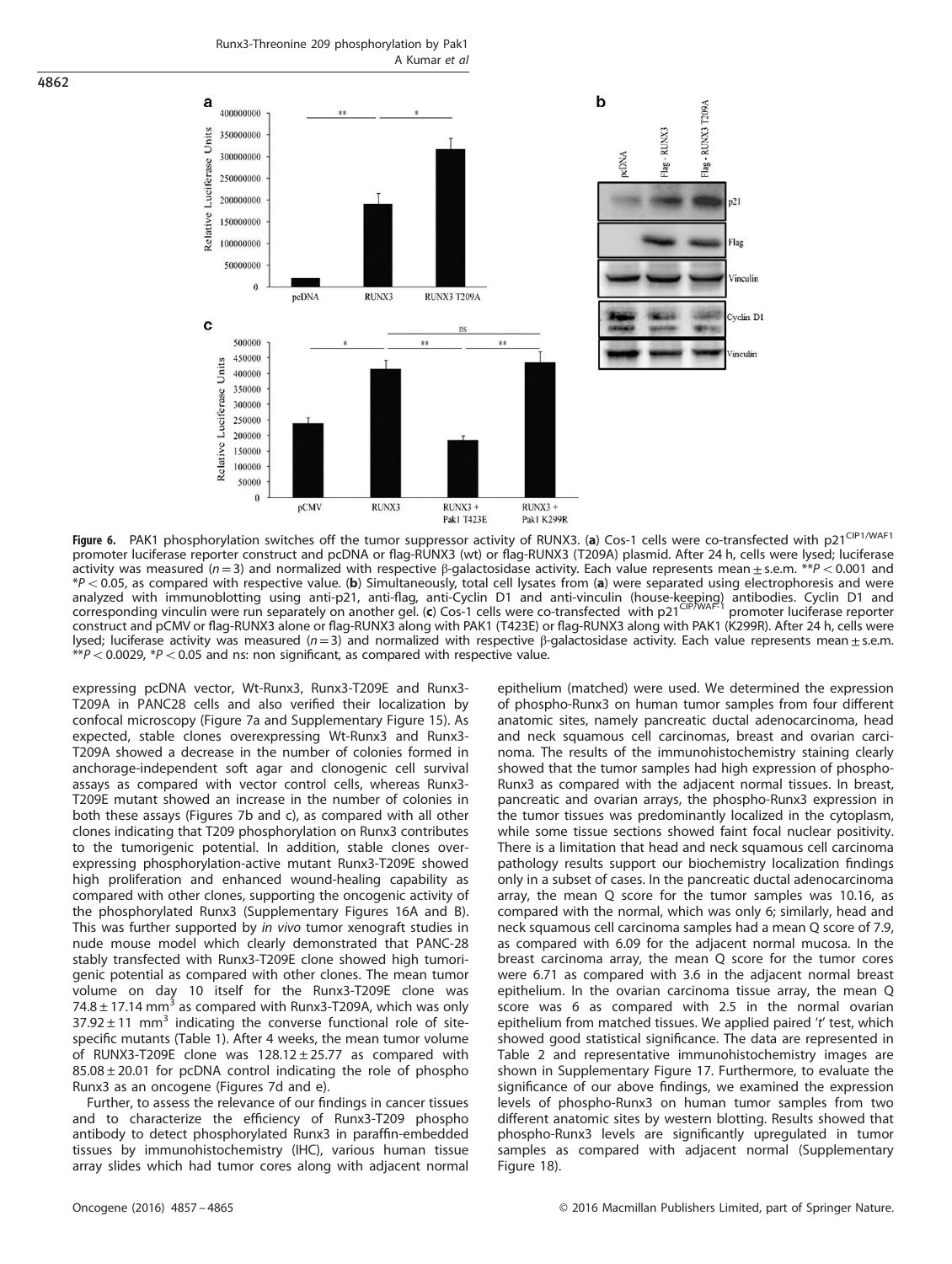Runx3-Threonine 209 phosphorylation by Pak1 A Kumar et al



Day 10 Day 15 Day 21 Day 27

4863

Figure 7. T209 phosphorylation on Runx3 by Pak1 is a switch regulating its dualistic functions. (a) Panc-28 stable overexpressing clones transfected with pcDNA, Wt-Runx3, Runx3-T209A and Runx3-T209E; 100 ug of total protein lysates were used for Runx3 probing. (b and c) Anchorageindependent soft agar and Clonogenic cell survival assay. Panc-28 cells stably overexpressing Wt-Runx3 and Runx3-T209A showed a significant decrease in the number of colonies formed in both the assays, whereas stably overexpressing Runx3-T209E Panc-28 cells showed a significant increase in the number of colonies when compared with vector control (pcDNA) cells. Each value represents the mean $\pm$ s.e.m.  $***P$  < 0.001,  $*P$  < 0.005 compared with vector clones. (d) Representative tumor xenografts images of Panc-28 stable overexpressing clones of pcDNA, Wt-Runx3, Runx3-T209A and Runx3-T209E implanted subcutaneously in nude mice. (e) Graph showing tumor growth in nude mouse xenografts.

| Table 1.<br>Mean tumor volume of PANC-28 Runx3-transfected clones |                                                           |               |               |                |  |  |
|-------------------------------------------------------------------|-----------------------------------------------------------|---------------|---------------|----------------|--|--|
|                                                                   | Mean tumor volume in mm <sup>3</sup> (s.e.m.) ( $n = 5$ ) |               |               |                |  |  |
|                                                                   | PANC-28 A                                                 | PANC-28 wt    | PANC-28 pcDNA | PANC-28E       |  |  |
| Day 10                                                            | 37.92 (11)                                                | 38.48 (10.58) | 51.08 (8.8)   | 74.8 (17.14)   |  |  |
| Day 15                                                            | 32.06 (8.58)                                              | 31.49 (6.01)  | 56.10 (7.63)  | 72.56 (10.98)  |  |  |
| Day 21                                                            | 16.62(6.45)                                               | 29.07 (10.42) | 94.34 (74)    | 97.74 (14.14)  |  |  |
| Day 27                                                            | 20.11 (16.15)                                             | 46.94 (13.79) | 85.08 (20.01) | 128.12 (25.77) |  |  |

| Table 2. Q scores for pRUNX3 (Threonine 209) expression on human tumor tissue microarrays with adjacent normal |             |                                                            |         |  |  |
|----------------------------------------------------------------------------------------------------------------|-------------|------------------------------------------------------------|---------|--|--|
| Tissue array                                                                                                   | Samples (n) | Q scores (mean $\pm$ s.d.)                                 | P value |  |  |
| Pancreatic adenocarcinoma                                                                                      | 25          | Tumors: $10.16 \pm 2.7$<br>Adjacent normal: $6.0 \pm 3.4$  | 0.0005  |  |  |
| Head and neck squamous cell carcinoma                                                                          | 22          | Tumors: $7.9 + 3.3$<br>Adjacent normal: $6.09 \pm 2.7$     | 0.028   |  |  |
| Breast carcinoma                                                                                               | 21          | Tumors: $6.71 \pm 4.91$<br>Adjacent normal: $3.67 \pm 6.7$ | 0.003   |  |  |
| Ovarian carcinoma                                                                                              | 16          | Tumors: $6.0 \pm 4.53$<br>Adjacent normal: $2.56 \pm 1.03$ | 0.046   |  |  |

# **DISCUSSION**

Protein phosphorylation is known to regulate protein nucleocytoplasmic localization in general and that Runx3 phosphorylation has been designated to lead to its cytoplasmic localization and thus loss of its tumor suppressor function. It was interesting to note that Threonine 209 does not exist in Runx1 or Runx2 and therefore, it seems to have Runx3-specific function. This was further supported by the finding that among the group I Pak family, Pak1 alone (not Pak2 or Pak3) phosphorylates Runx3 and thereby Pak1 activity regulates its localization. Therefore, it is quite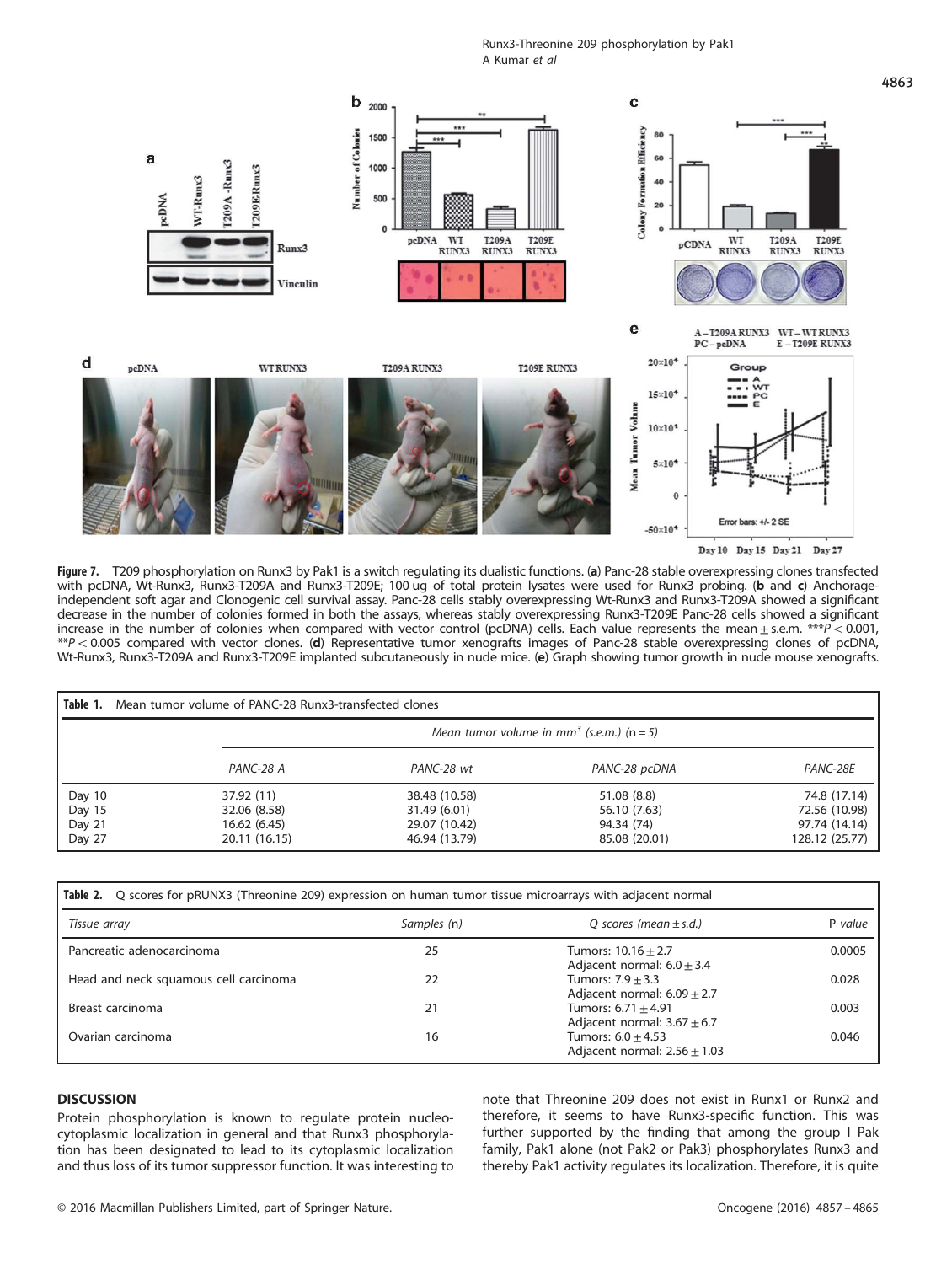possible that Pak1-being an oncogenic kinase-per se might be contributing to the tumorigenic potential via phosphorylating its substrate Runx3. In contrary to the reports on the tumorsuppressive role of RUNX3, several recent studies showed that RUNX3 can also function as an oncogene in certain types of cancers.<sup>2,3,15,16</sup> Very recently, it was shown that Runx3 functions as both tumor suppressor and tumor promoter in pancreatic ductal adenocarcinoma by regulating the balance between proliferation and dissemination of pancreatic cancer cells in response to gene dosage of DPC4.<sup>17</sup> Tsunematsu et al.<sup>18</sup> reported that Runx3 has an oncogenic role in head and neck cancers that could be due to promoter demethylation during cancer development. They reported that Runx3 is localized to the nucleus. However, this nuclear localization is nowhere related or linked to the oncogenic activity of Runx3. In addition, the localization change will be in response to a signal and also depends on the percentage of Runx3 that is present in nucleus and cytoplasm at basal level in that particular tissue type. In addition, the regulation and diversifying<br>role of Runx3 might also depend on its interacting proteins.<sup>19</sup> In this study, we identified a single phosphorylation modification on Runx3 as a molecular switch that alters its subcellular localization and function, which in turn dictates the cell fate. This implies that the change in localization correlates to the levels of Pak1 activity in that particular tissue or cell line. Further, the existence of Runx3-Threonine 209 phosphorylation on a significant number of human tumor samples from different anatomic sites indicates that this is a common regulatory pathway that exists in different tissue types. In view of this, it would be worthwhile to explore this phosphorylation modification on Runx3 as a novel biomarker and as a potential therapeutic target in subset of cancer patients where Runx3 is overexpressed. In conclusion, we demonstrate PAK1-mediated Runx3 posttranslational modification acts as a functional rheostat in multiple cancer types, and it is also important to be cautious that this whole mechanism is not applicable if Runx3 is silenced by either hypermethylation or chromosomal aberration.

# EXPERIMENTAL PROCEDURES

## Cell culture and maintenance

All the cell lines were maintained in RPMI-1640/DMEM, unless otherwise specified. Additional details are provided in Supplementary data.

## Plasmid constructs and bacterial strains

GST-tagged Runx3 (pGEX-4T1) full-length and deletion constructs were gifted by Prof Y Ito, Cancer Science Institute, NUS, Singapore. p21 (CIP1/WAF1)-luciferase, pGL3-Basic, pcDNA 3.1-Flag and pcDNA 3.1-Flag-RUNX3 were gifted by Prof S ChulBae, Chungbuk National University, South Korea. T7-PAK1 (wild type), active PAK1 (T423E) and kinase dead PAK1 (K299R) constructs were purchased from Addgene (Cambridge, MA, USA). Additional details are provided in Supplementary data.

#### Antibodies, reagents and chemicals

The following antibodies were used: Runx3 (R3-5G4, Santa Cruz Biotechnology, Dallas, TX, USA), PAK1 (Cell Signaling Technology, Beverly, MA, USA), Vinculin (Sigma Aldrich, St Louis, MO, USA), β-Actin (Sigma Aldrich), T7 (Bethyl labs, Montgomery, TX, USA), GST (Millipore, Darmstadt, Germany), 6xHis (Millipore), Anti-PARP and anti-paxillin antibodies (Cell Signaling Technology) and anti-phosphothreonine (Millipore). AntiphosphoRUNX3 (T209) rabbit polyclonal antibody was generated by Bioklone Private Limited (Bioklone, Chennai, India). Additional details are provided in Supplementary data.

#### In vitro kinase assay

GST-tagged RUNX3 wild-type and mutant proteins were used for in vitro kinase assays with GST as control. Forty microliters of the purified protein were taken and 10 μl of ice cold  $5 \times$  PAK1 kinase buffer were added to it. The assays were carried out using radioactive  $\gamma P^{32}$ -ATP, in the presence or absence of PAK1 and the samples were incubated at 30 ° C for 30 min.

## In vivo metabolic labeling

Cells were seeded in 60 mm dishes and transfected with pcDNA or T7-RUNX3 (wild-type and mutant constructs as indicated) plasmids. After 24 h, the cells were labeled with  $P^{32}$ -orthophosphate in phosphate-free DMEM supplemented with pyruvate.

#### Surface plasmon resonance

The surface plasma resonance experiment was performed with Proteon XPR36 protein interaction array system (Bio-Rad, Hecules, CA, USA) at 25 °C using a GLC amine coupling proteon sensor chip. Additional details are provided in Supplementary data.

#### Mass spectrometry

The samples were digested with trypsin (Sequencing grade, Promega, Madison, WI, USA) and the digested peptides were analyzed on LTQ-Orbitrap Velos Elite (Thermo Electron, Bremen, Germany) coupled with easy nLC system (Thermo Scientific, Bremen, Germany). Additional details are provided in Supplementary data.

#### Immunohistochemistry

Human tissue microarrays with corresponding normal tissues were purchased from ISU ABXIS AccuMax (San Diego, CA, USA) or PANTOMICS (Richmond, CA, USA). Polyclonal anti-human phosphor Runx3 (T209) primary antibody was used and slides were scored by pathologist. Additional details are provided in Supplementary data.

#### Animal studies

Six-week-old nu/nu mice were purchased from Vivo Biotech, Hyderabad, India, after obtaining ethical clearance. Mice were divided into four groups ( $n = 5$ ) and injected subcutaneously using a 25-gauge needle with 10  $\times$  10<sup>6</sup> PANC-28 stable overexpression clones of pcDNA/Runx3-Wt/Runx3-T209A or Runx3-T209E cells. The growth of xenografts was monitored. The statistical analysis of the data was carried out using the SPSS software Version 16.

## Statistical analysis

Data are expressed as the mean  $\pm$  s.e.m. and analyzed by Student's t-test using Sigma Plot (SYSTAT software Inc., Chicago, IL, USA). P value  $< 0.05$ is considered significant.

# CONFLICT OF INTEREST

The authors declare no conflict of interest.

# ACKNOWLEDGEMENTS

We thank Prof Yoshiaki Ito, Cancer Science Institute of Singapore, Singapore, for providing us the Runx3 constructs. We profusely thank Prof Susanne M Gollin, University of Pittsburgh, for providing us with SCC-131 cells. We thank Dr Marsha Fraizer (University of Texas, M. D. Anderson Cancer Center, USA); for providing MDA Panc 28 cells. We thank Dr Rajeshwari, Bioklone, Chennai, for generating polyclonal Runx3-Threonine 209 phospho antibody. We thank DAE-BRNS (Grant # 35/14/ 41/2014-BRNS-RTAC), DBT (BT/PR14340/NNT/28/860/2015) Government of India for financial support to SKR and the Department of Biotechnology, Indian Institute of Technology Madras (IITM) for infrastructural facilities. We thank Mr Balabhaskara Rao and Ms Lakshmi Arivazhagan for the initial help with protein expression studies and Runx3 clones. We thank Professor SP Thyagarajan, Dean Research and Management of SRU for Support and encouragement.

## AUTHOR CONTRIBUTIONS

AKC, MS, CC, SSS, RS, ST, RK and SJ – performed experiments; SS and KR – stained and scored the IHC slides; SA and DB – helped with immunofluorescence studies; RSP – performed statistical analysis; ASN – helped with clinical samples; GV, MS and SKR – designed the study and experiments and wrote the paper.